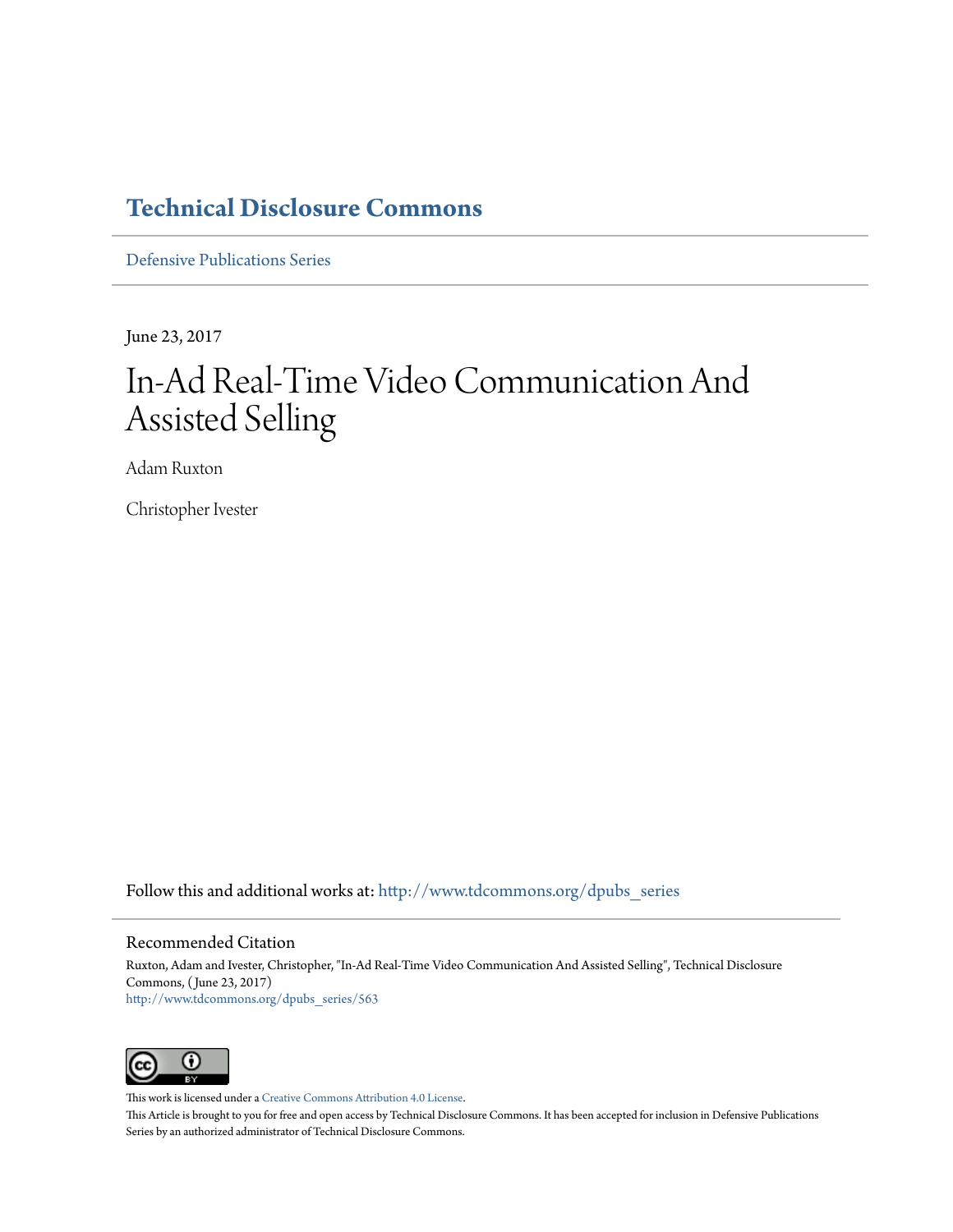## **IN-AD REAL-TIME VIDEO COMMUNICATION AND ASSISTED SELLING**  ABSTRACT

A system and method are disclosed that enable an online real-time ad viewer to interact with an ad assistant for information about the advertised product or service. When the ad viewer opens an ad, the system analyzes and matches a human ad assistant who may be capable of describing the product/service to the user. The system may match ad viewers to ad assistants based on viewer-selected preferences (e.g. talkativeness, personality type, language, cognitive abilities). The online ad viewer could then interact with the ad assistant through a webcam in real-time. The system tailors an online ad experience with a human touch which may lead to more confident purchases by the customer end and makes advertisements more efficient. The system may also provide online job opportunities to those willing to serve as ad assistants across the globe.

### **BACKGROUND**

Online ads are relatively inefficient and miss an important human element. The online advertising ecosystem or online ads and related ads specifically are largely inefficient. By their design (including format, length, text limits, image size, costs), they are highly constrained and limited as information conduits. Most of the online buyers may be open to or may consider the opportunity to speak to a real human to buy something online. At present there are services that may connect people who need services to people who may provide those services but there are no ad integrations real time features, or product-integrated treatments.

There is information asymmetry for most people evaluating products/services covered in an ad. The ad may not convey all the necessary information because a single ad does not fit all needs for all people. Ads may stand to be more helpful, human and efficient by providing better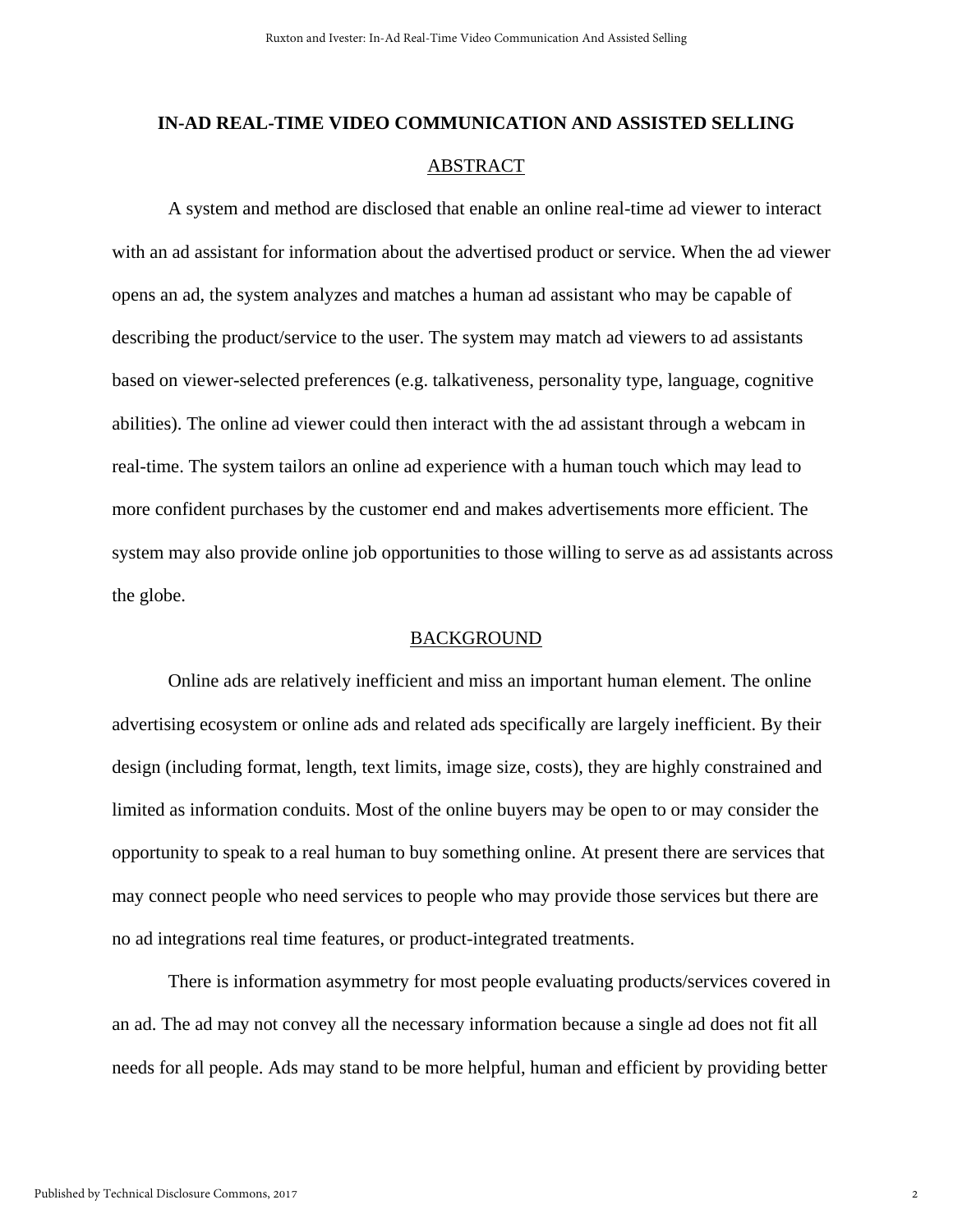or more relevant information. From the customer side, there is a demand for more product information and human communication to fill in the gaps that ads undeniably leave.

#### DESCRIPTION

A system and method are disclosed that enables an online real-time ad viewer to communicate with an ad assistant who may help the viewer with information about the product. The system includes an online ad viewer interacting with an ad assistant through a webcam in a real-time ad and also matches the best ad assistant suited to interact with the user for the realtime ad viewed by the user or ad viewer as shown in FIG. 1.



FIG. 1: In-ad real time video communication

This method includes an in-ad video communication portal feature and the matching criteria and process that trigger the best match ad viewer and ad assistant. When the user views an online ad, the system connects an ad viewer (i.e. the user) to an ad assistant which may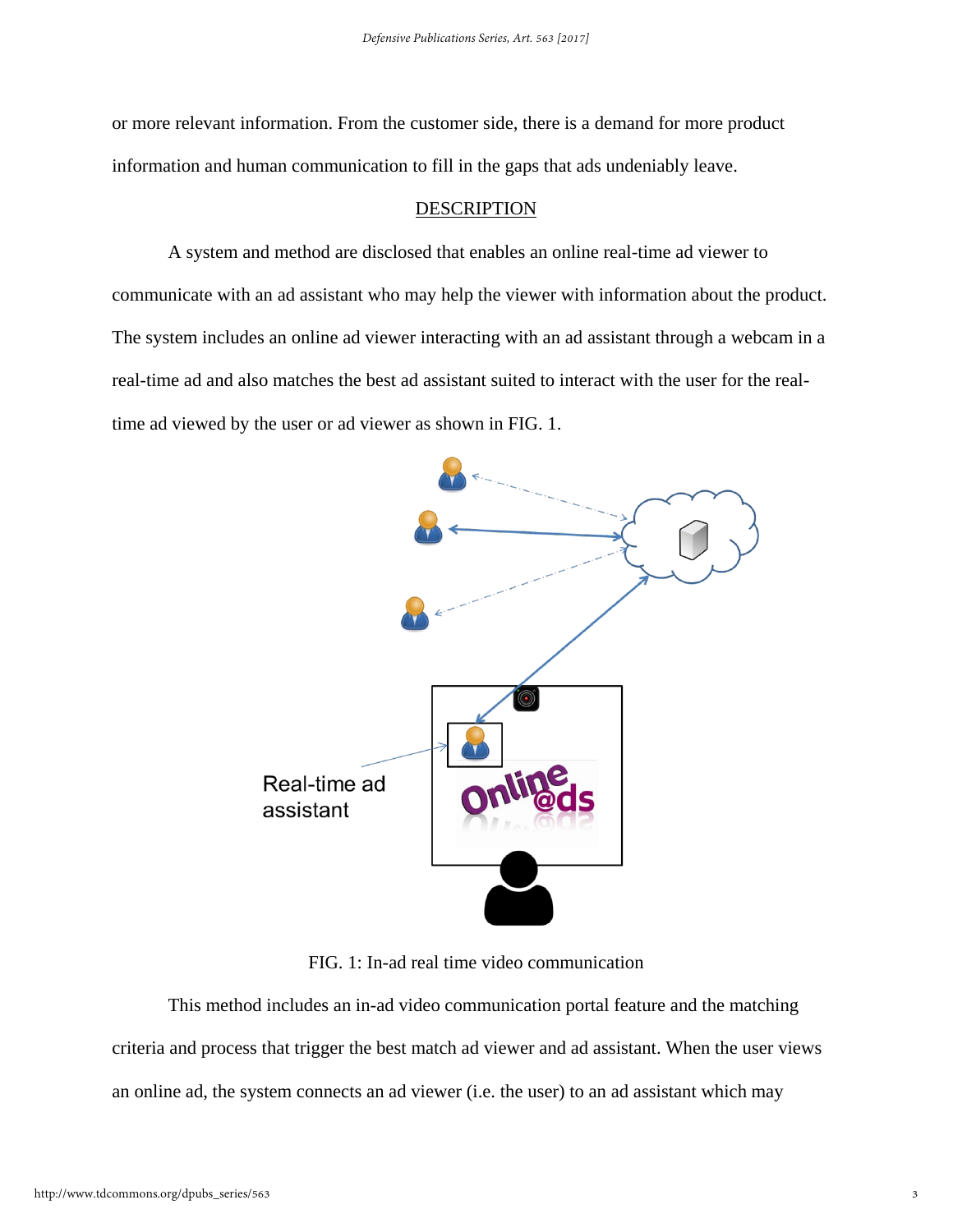describe the product currently viewed. The system filters the ad assistant based on several criteria to match the best ad assistant to the user. The system may match ad viewers to ad assistants based on viewer-selected preferences (e.g. talkativeness, personality type, language, cognitive abilities) which leads to a more fitting and relevant experience for the ad viewer. The user may communicate with the ad assistant to seek advice or product information as shown in FIG. 2. The user may purchase the product with an increased level of confidence.



FIG. 2: Method to enable real time video communication between ad assistant and ad viewer The system provides a platform that connects ad assistants (exemplarily people who want to earn money selling their favorite product(s)) with the right ad viewers (exemplarily, people who willingly view online ads). They may have internet access, and may be familiar with commonly advertised products. The system may work through ad platforms via a video chat on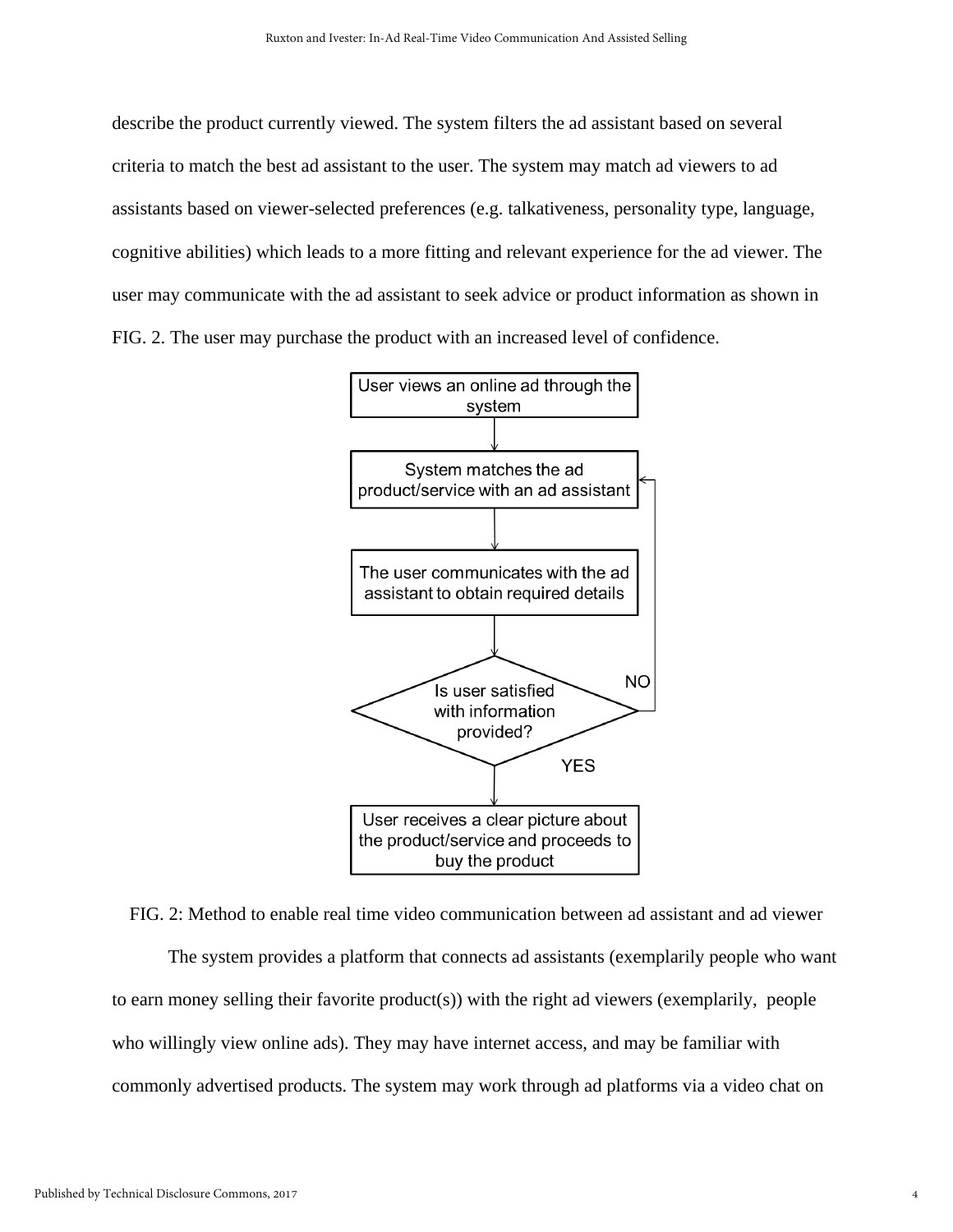any device, so that ad viewers may interact with ad assistants to learn more about the product or service being advertised. The system includes an in-ad feature to match these people or 'ad assistants' to ad viewers or 'customers', when those customers need more information about a product being advertised.

The system may further provide a rating mechanism for users to rate their experience with the ad assistant through an in-ad user interface. The rating may be on a 5 star or other suitable scale presented immediately after the session ends, or may be collected from the user through a follow up mini-survey. The system also provides a mechanism for online advertisers to manage or actively curate the portfolio of ad assistants who represent their company. The system allows advertisers to control of the quality and number of ad assistants who appear within their ads. The system may also enable advertisers to remove those that may damage their brand or be non representative of their values, based on metrics and or reviews of their sales sessions.

Social platforms may offer users who love a certain product (deduced, for example, by their social platform usage and follow preferences) a commission-based job for helping ad viewers make more confident ad purchases. A mobile-only version of this may be created, where the ad feature may not be directly built on top of an ad platform. A separate 'ad assistant' application may potentially run in the background and activate this kind of service when ads pop up elsewhere. For example, if the user is using a social media platform and sees an ad for a snowboard, a built-in application may notify the user so that they may speak to the social media user (ad assistant) with 10 years of snowboarding experience for a fee.

This system and method optimizes the match between the viewer and the assistant to result in a more efficient, tailored and human online ad experience. This platform may serve to make every customer ad engagement more efficient for both customers and advertisers. It also

5